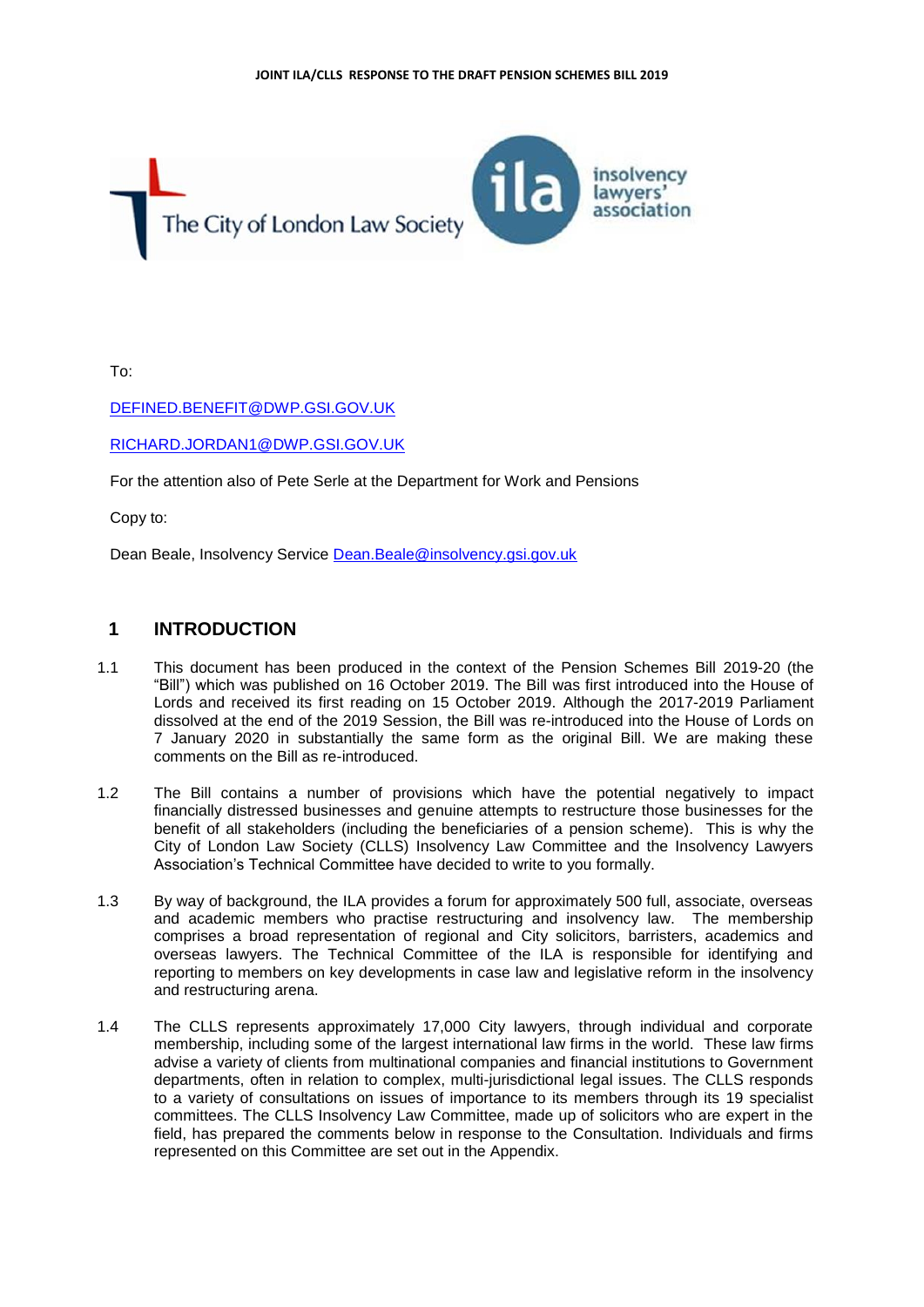1.5 We have limited our comments below to those that are of specific relevance to insolvency and restructurings – rather than to those involved in pensions law more broadly. We have also kept our comments to a high level but would be happy to discuss or expand on any of the comments made in this response, if requested.

#### **2 SUMMARY**

- 2.1 For companies that are in distress, the issues we have highlighted below, particularly in any negotiations with trustees, are compounded. The way in which the new offences are framed could disincentivise responsible directors and other stakeholders to pursue a turnaround plan or a pension scheme compromise that could ultimately benefit the pension scheme, instead making it more likely that directors will file for insolvency rather than risk personal criminal liability by continuing to trade.
- 2.2 We are also concerned that the proposed expansion of the grounds for the Pensions Regulator ("tPR") to issue contribution notices under its "moral hazard" powers would have a similar impact on distressed companies as the new criminal offences.

## **3 Criminal offences<sup>1</sup>**

- 3.1 The Bill proposed three new offences which could have detrimental consequences for companies in distress and their pension schemes. For the purposes of this response, we are not addressing the proposed new section 40A of the Pensions Act 2004 – *Offence for failure to comply with a section 38 contribution notice*.
- 3.2 The first offence of "risking accrued scheme benefits" applies where any person engages in an **act or conduct that they knew or ought to have known would have a "materially detrimental effect" on a defined benefit pension scheme**. 2
- 3.3 Directors of a distressed employer may need to make decisions for the employer to continue trading rather than filing for insolvency because they consider that the prospects of securing a restructuring for the benefit of all stakeholders, including the pension scheme, are reasonable. Those decisions may include expending resources to continue trading and could reduce the amount ultimately available to the pension scheme if the restructuring is not successful. Under the terms of the current draft legislation, such decisions could fall within the scope of the offence of "risking accrued scheme benefits".
- 3.4 Whilst a person will not be committing the offence if they had "reasonable excuse" for the act or conduct, without further clarification in the legislation this is unlikely to provide sufficient comfort for directors of distressed companies that they will be protected from criminal liability. The test appears to be subjective and context-dependent; even interpretation in guidance may be considered insufficient for reliance for individuals where criminal liability is at stake. Directors may therefore be more likely to take the view that they should cease trading rather than run the risk of facing a fine and/or up to seven years in prison if they decide to continue trading.
- 3.5 The second offence applies where any person commits an act that **prevents the recovery of a section 75 debt** due to a defined benefit pension scheme or otherwise **compromises or**  settles such a debt.<sup>3</sup> This offence would catch arrangements permitted under legislation such as regulated apportionment arrangements which have been used by companies in distress to manage a section 75 debt. It would also apply to compromises of employer debts through company voluntary arrangements or to compromises outside the Pension Protection Fund ("PPF*"*) where benefits above PPF levels are provided. This offence could apply to both employers in distress and to trustees that use statutory mechanisms to compromise a section 75 debt. It also applies to acts that prevent the occurrence of a relevant event under section 75(4C) of the Pensions Act 1995 on which a debt is contingent, again potentially catching

ł

 $1$  These can be found in clause 107 of the Bill

 $2$  To be inserted as section 58B of the Pensions Act 2004

 $3$  To be inserted as Section 58A of the Pensions Act 2004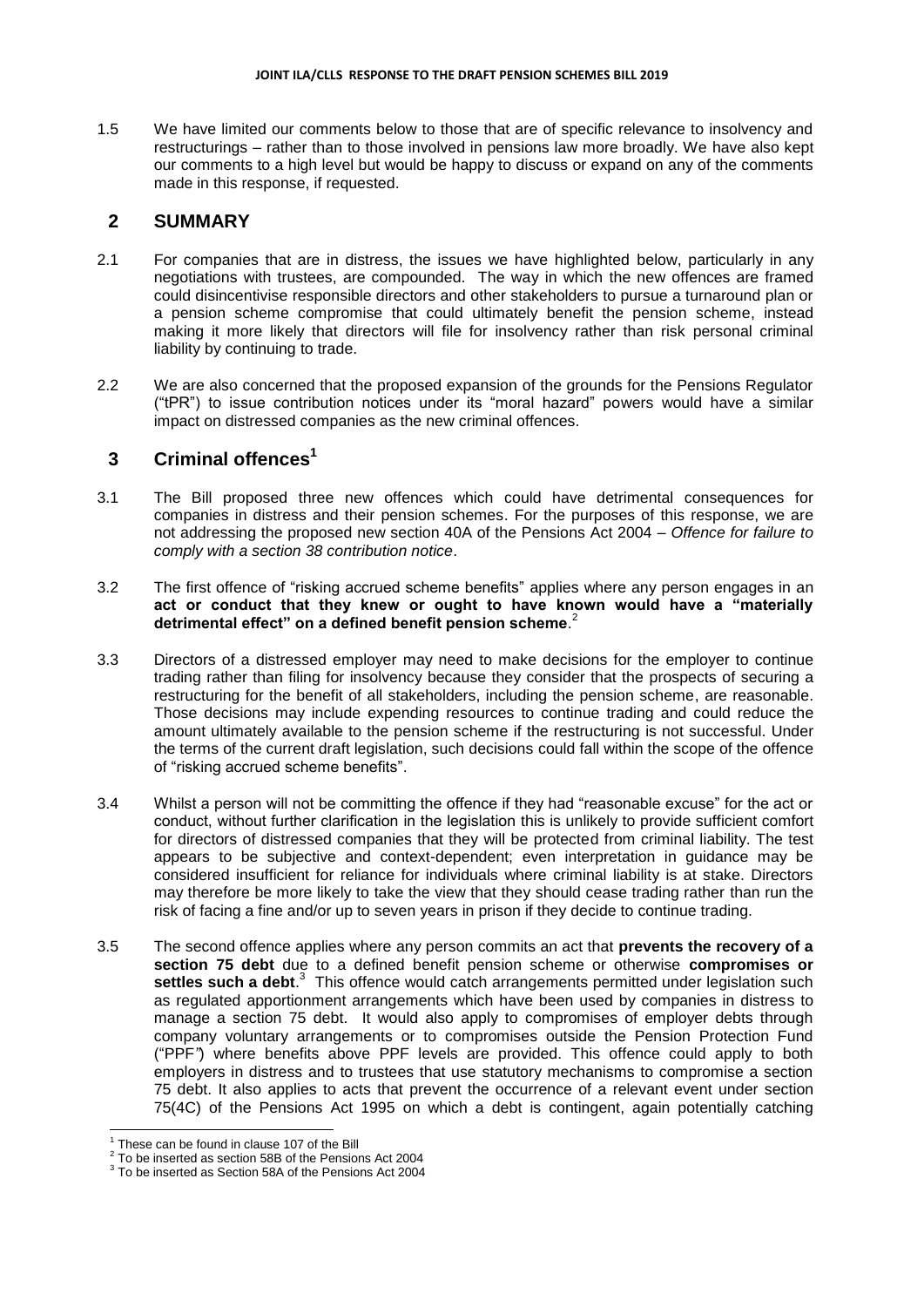#### **JOINT ILA/CLLS RESPONSE TO THE DRAFT PENSION SCHEMES BILL 2019**

legitimate restructuring activity. Again "reasonable excuse" may provide little comfort to such employers or trustees, particularly as there are no details of how this would operate in practice.

- 3.6 The civil penalty provisions (to be inserted as sections 58C and D) include within their scope as parties to an act or failure any persons who knowingly assist in the act or failure. In addition, section 309 of the Pensions Act 2004 creates potential personal liability where an act by a body corporate is proved to have been committed with the consent or connivance of, or to be attributable to any neglect on the part of, a director, manager, secretary or other similar officer etc. and thus the net of potential liability is spread very widely, subject only to the defence of 'reasonable excuse'.
- 3.7 We wish to highlight the following concerns about each of these offences:
	- (a) The criminal sanctions of up to seven years in prison risk undermining the rescue culture – which would have a detrimental impact on restructurings more generally, and goes against the government's aim to improve the insolvency system to support companies in financial distress<sup>4</sup> in line with global trends to facilitate restructurings at an early stage.
	- (b) In contrast to the "moral hazard" powers of tPR, these new offences would apply to **any person** (rather than just to parties connected with the pension scheme employer). This means they could apply to acts of third parties, including banks considering lending to a corporate with a defined benefit pension scheme, companies wishing to buy a business out of a group with a defined benefit scheme and other commercial counterparties (such as suppliers) dealing with groups with such schemes.

The offences could also apply to professional advisers, even where the advice is provided to a statutorily-sanctioned arrangement such as a company voluntary arrangement, see above. We note that there is a carve out for the criminal offences of avoidance of employer debt or conduct risking accrued scheme benefits if the act or conduct in question reflects the person's functions as an insolvency practitioner.<sup>5</sup> This does however not reflect the reality that insolvency officeholders are engaged from the outset of a restructuring in the structuring of the deal and will be engaged at a much earlier point in time than when the official appointment occurs. At that earlier stage, the relevant practitioners will be acting in a broader, financial advisory, role as against the narrower capacity of insolvency officeholders. Additionally, it is often impossible to say, at the outset of a particular transaction, whether formal insolvency proceedings will be required as part of that transaction, or whether the parties may reach a consensual restructuring outside the formal insolvency framework.

Insolvency practitioners will therefore be concerned and wish to have some comfort that their advice in the lead up to any insolvency will not expose them to the risk of criminal liability. This, together with the fact that there is no carve out for other professional advisers, such as lawyers, will make it harder for a distressed corporate to obtain proper advice. The easy availability of such advice is especially crucial to preserve value and jobs during the restructuring process.

To give some hypothetical examples, suppose that a corporate has asked for an additional short-term lending facility to tide it over during a restructuring process. The lenders may consider providing such funding but, due to the relative risk of return may ask for security to be provided. This security may rank ahead of the pension scheme – if the restructuring is ultimately not successful, will the lenders be considered to be criminally liable as they knew that a failed restructuring would be detrimental to the pension scheme?

On its face the lenders will commit a criminal offence unless they can be said to have acted with reasonable excuse, but how are lenders to assess such "reasonable excuse"?

ł

<sup>&</sup>lt;sup>4</sup> See Insolvency and Corporate Governance – Government Response issued on 26 August 201[8 here](https://assets.publishing.service.gov.uk/government/uploads/system/uploads/attachment_data/file/736163/ICG_-_Government_response_doc_-_24_Aug_clean_version__with_Minister_s_photo_and_signature__AC.pdf)

 $5$  To be inserted as section 58A(4) and section 58B(8) of the Pensions Act 2004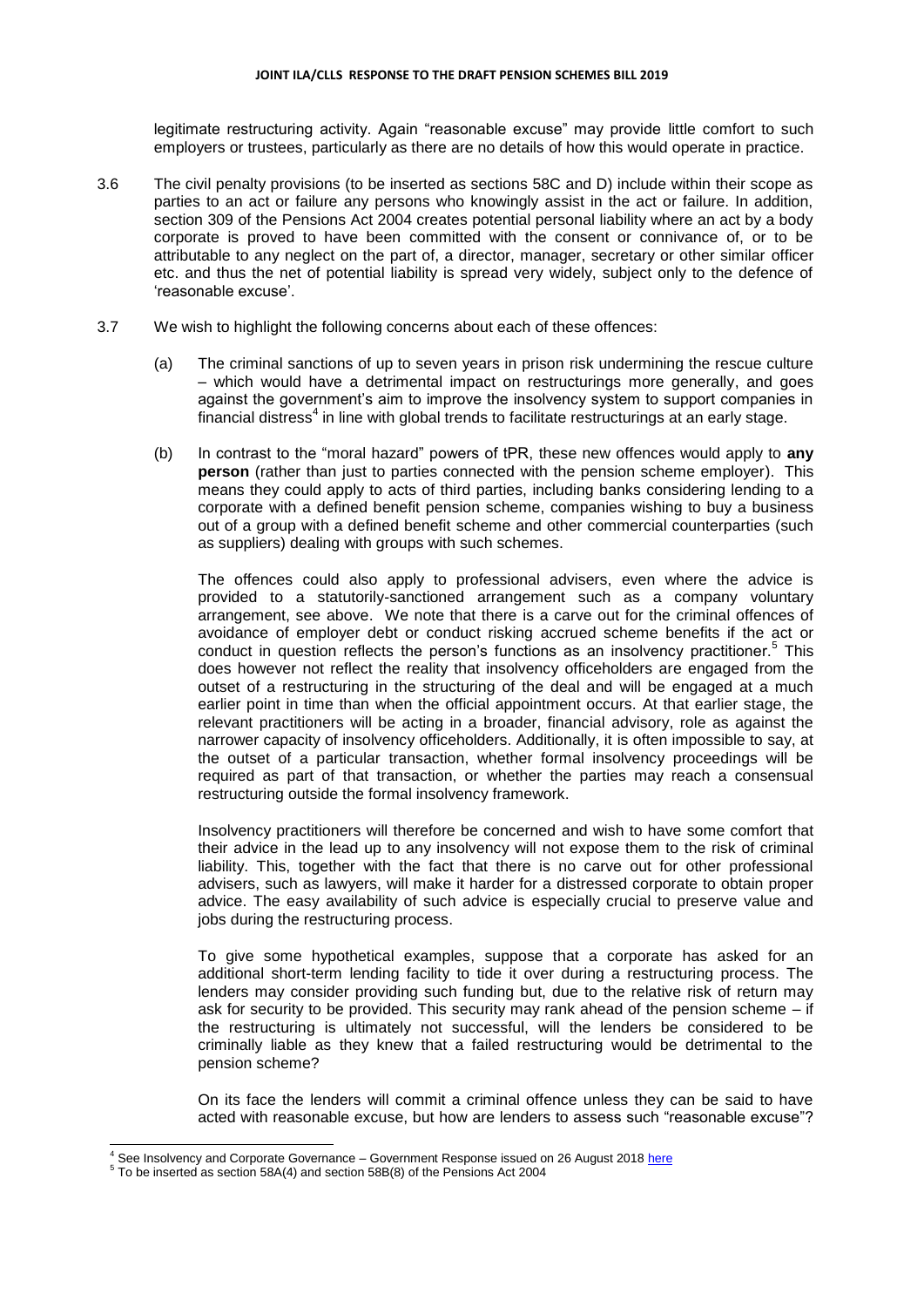Is a lender's pure commercial interest in not providing the loan without first obtaining additional security a reasonable excuse? What about the situation where a lender has existing security and permits a company in distress to draw down on an RCF to attempt a successful restructuring? The lender in these circumstances again knows that if the restructuring were to fail, the company's exposure to the lender is increased. This is likely to have an adverse consequence for the pension scheme. Is the lender criminally liable for having permitted the drawdown? Concerns about such a risk may well make third parties, such as banks who are critical to the success of a restructuring, reluctant to participate in it.

(c) Finally, the Bill lacks any specific safe harbour provisions, although it does say that no offence will be committed if there is "reasonable excuse" for the conduct. We have explained above our concerns about the uncertainty as to how the "reasonable excuse" would operate in practice.

## **4 Expansion of moral hazard powers<sup>6</sup>**

- 4.1 We are also concerned that the addition of two new grounds to the circumstances where tPR has power to issue a contribution notice under section 38 of the Pensions Act 2004 (the "PA 2004") may lead companies to file for immediate insolvency rather than attempting a restructuring that may ultimately benefit the pension scheme.
- 4.2 These new grounds are:
	- (a) **Employer insolvency test**. This test will be met where there is a deficit and there is an act or failure to act which materially reduces what the pension scheme would have recovered from the employer if there had then been an immediate insolvency.<sup>7</sup>
	- (b) **Employer resources test**. This test will be met if tPR takes the view that the act or failure reduced the value of the employer's resources, and that the reduction was material compared with the buy-out deficit. $8$
- 4.3 Whether a restructuring ultimately is successful will be a question of hindsight and if it fails, there is a risk that the pension scheme will recover less than if there had been an immediate insolvency at an earlier point in time. It may result in the directors of a company preferring to file for immediate insolvency and increase the risk of the company entering the PPF, rather than risk an unsuccessful restructuring and civil as well as criminal sanctions arising in consequence. This may be value destructive both for the company's creditors more broadly as well as depriving the company (and the pension scheme) of the chance of turning the situation around. It also diminishes the value of tried and tested approaches – for example, where a defined benefit employer sells a business and the proceeds are partly distributed, a parent company guarantee or other security could mitigate any potential detriment to the scheme; but these structures would not eliminate the reduction in the employer's resources and therefore the parties would be at risk of tPR taking the view that it remained reasonable to impose liability for the act, even though by current standards appropriate mitigation had been put in place.
- 4.4 In addition, the ability to establish a defence to these new grounds is limited by the requirement that in each case the directors must, having regard to all the relevant circumstances of which they are aware or ought reasonably to be aware, reasonably conclude that the act or failure to act **would not** have the relevant negative effect. Thus the risk of a contribution notice could result in companies filing for immediate insolvency rather pursuing a restructuring that could ultimately benefit the pension scheme.
- 4.5 As with the offences considered above, the parties to an act or failure to act include anyone who knowingly assists in the act or failure to act. In relation both to the new offences and the new

ł  $^6$  These can be found in clause 103 of the Bill

 $7$  To be inserted as sections 38C-D of the Pensions Act 2004

<sup>8</sup> Section 38E-F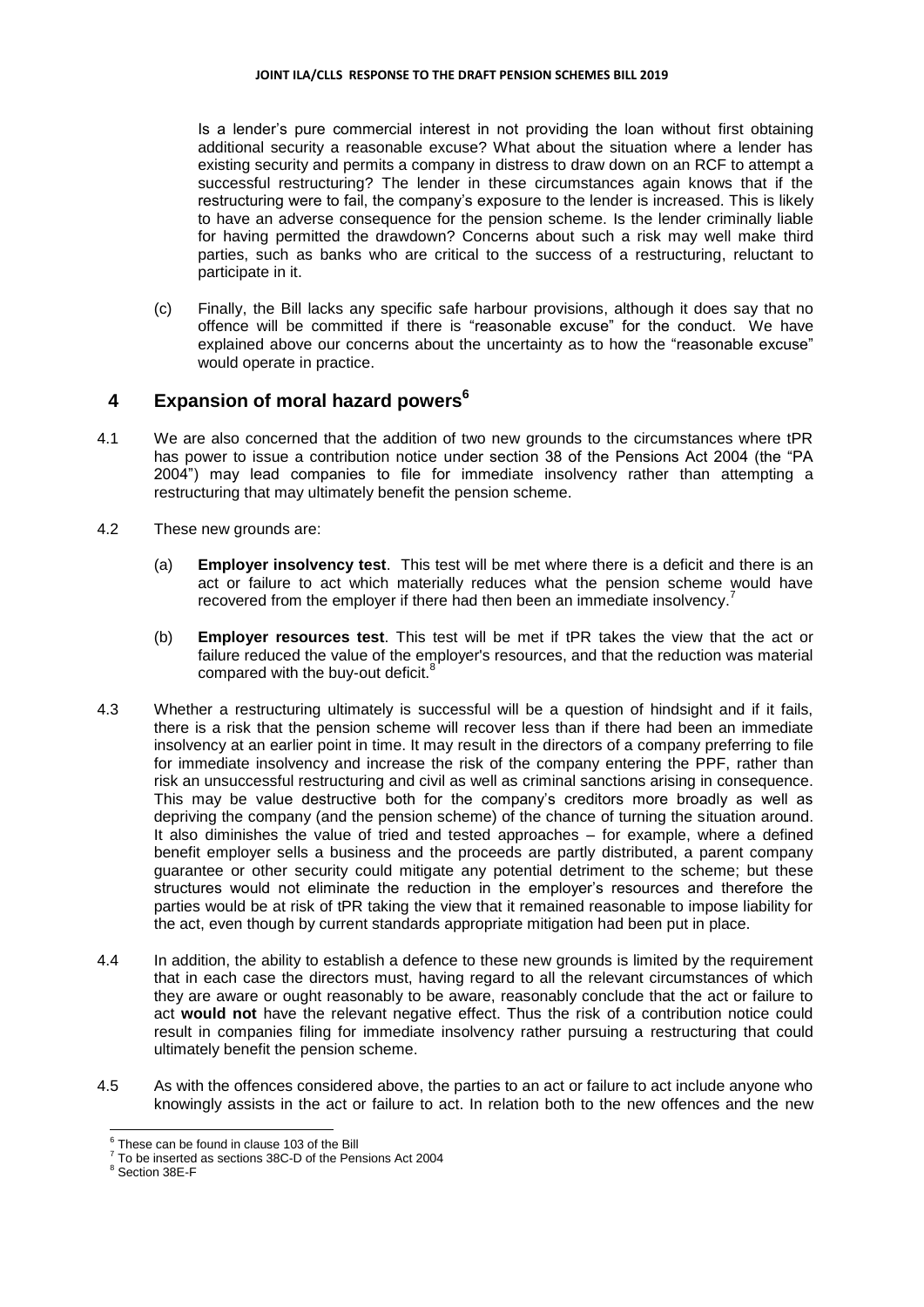#### **JOINT ILA/CLLS RESPONSE TO THE DRAFT PENSION SCHEMES BILL 2019**

contribution notice tests, there is also concern about possible retrospectivity, due to suggestions that references in the White Paper may be taken to have put individuals 'on notice' of issues that are only now being clarified in draft legislation.

## **5 Pensions Regulator notifications**

- 5.1 The Bill introduces a new requirement to notify tPR of certain corporate activity and to provide statements to tPR about the impact of that activity on the defined benefit pension scheme – essentially setting out what the transaction is, whether there is an adverse impact on the pension scheme, what mitigation is proposed and whether there has been trustee engagement.
- 5.2 For companies in distress, these new notification requirements could be particularly problematic:
	- (a) The Bill does not provide any details on the specific events requiring notification and a statement that these will be set out in regulations and tPR directions. However, it is expected that the events will include (i) change of control of an employer, (ii) sale of material assets and (iii) granting security which ranks ahead of the pension scheme.
	- (b) The timing of notifications, particularly if notification is required before a transaction takes place, could delay actions that needed to be taken in order to preserve value and employment. Such risk of delay will need to be addressed in any regulations that set out the detail of the notification requirements.
- 5.3 In addition, where a company in financial distress needs to borrow new money in order to give a restructuring a chance of success, the notification requirements may be triggered – as it may be a condition of any lender providing new money that the company grants security which may rank ahead of the pension scheme.
- 5.4 We are therefore concerned that any notification requirements should not apply a blanket "one size fits all" rule, and in particular, that they do not hinder any chances of financially distressed companies restructuring successfully, particularly as companies that fail to comply with the new notification requirements will risk facing a significant civil penalty.

If you have any queries, please contact the Chair of the City of London Law Society's Insolvency Law specialist Committee, Jennifer Marshall, at [jennifer.marshall@allenovery.com](mailto:jennifer.marshall@allenovery.com) in the first instance.

**10 January 2020**